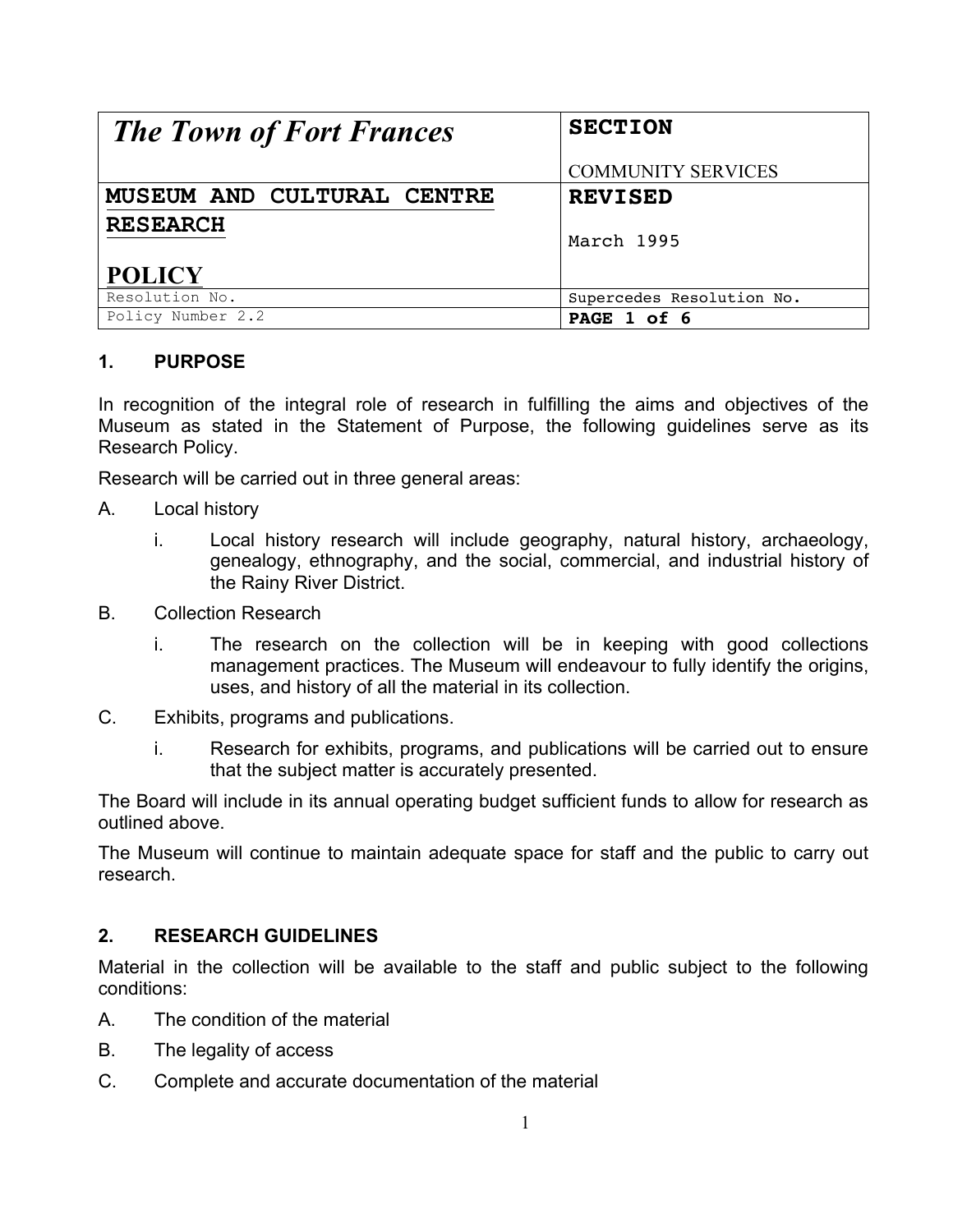D. Prior use and accessibility of the material

Public access to the collection and staff response to public inquiries will be allowed subject to the following conditions:

A. Sufficient time must be allowed for a proper response

B. The request must fall within the Museum's stated subject area and staff expertise.

In all cases information gained through the Museum must be properly credited to the Fort Frances Museum and Cultural Centre

## **3. EXHIBITION POLICY**

The Museum will endeavour to display its collection through appropriate methods to communicate to the public the significance of local history and our heritage.

Exhibition themes will be developed to educate and inform the visitor about local history. To accomplish this goal the Museum will allocate appropriate gallery space to portraying the chronological history of the area, for exhibits and displays to enlarge upon local history themes, and for travelling exhibits and special short-term exhibits developed by the Museum staff.

At least two travelling or short-term exhibits will be presented each year. These exhibits will be consistent with the Statement of Purpose and may include: arts, crafts, science, and human and natural history. The Museum may also exhibit privately held collections, but only with a full and complete agreement governing terms and conditions.

The Museum will ensure that the gallery meets existing building and fire codes with sufficient space for the safe and comfortable movement of visitors.

The lighting and environment of the gallery will reflect adherence to the best achievable conservation standards.

The Museum will include in its annual operating budget funds for exhibits and displays as a separate line item.

Proposals for exhibits can be presented by the Museum-Curator to the Museum Advisory Committee for their recommendations.

The Museum does not guarantee to display all artefacts in the permanent collection in any given time period. Artefacts will be selected for display according to their relationship to selected themes. All artefacts for display must be in stable condition, fully catalogued and installed securely in the exhibit.

All exhibits and displays will be checked regularly to ensure that no damage is occurring to artefacts.

Each artefact will be clearly identified, and the preferred method for recognizing donors will be on a separate label listing all donations in that particular exhibit,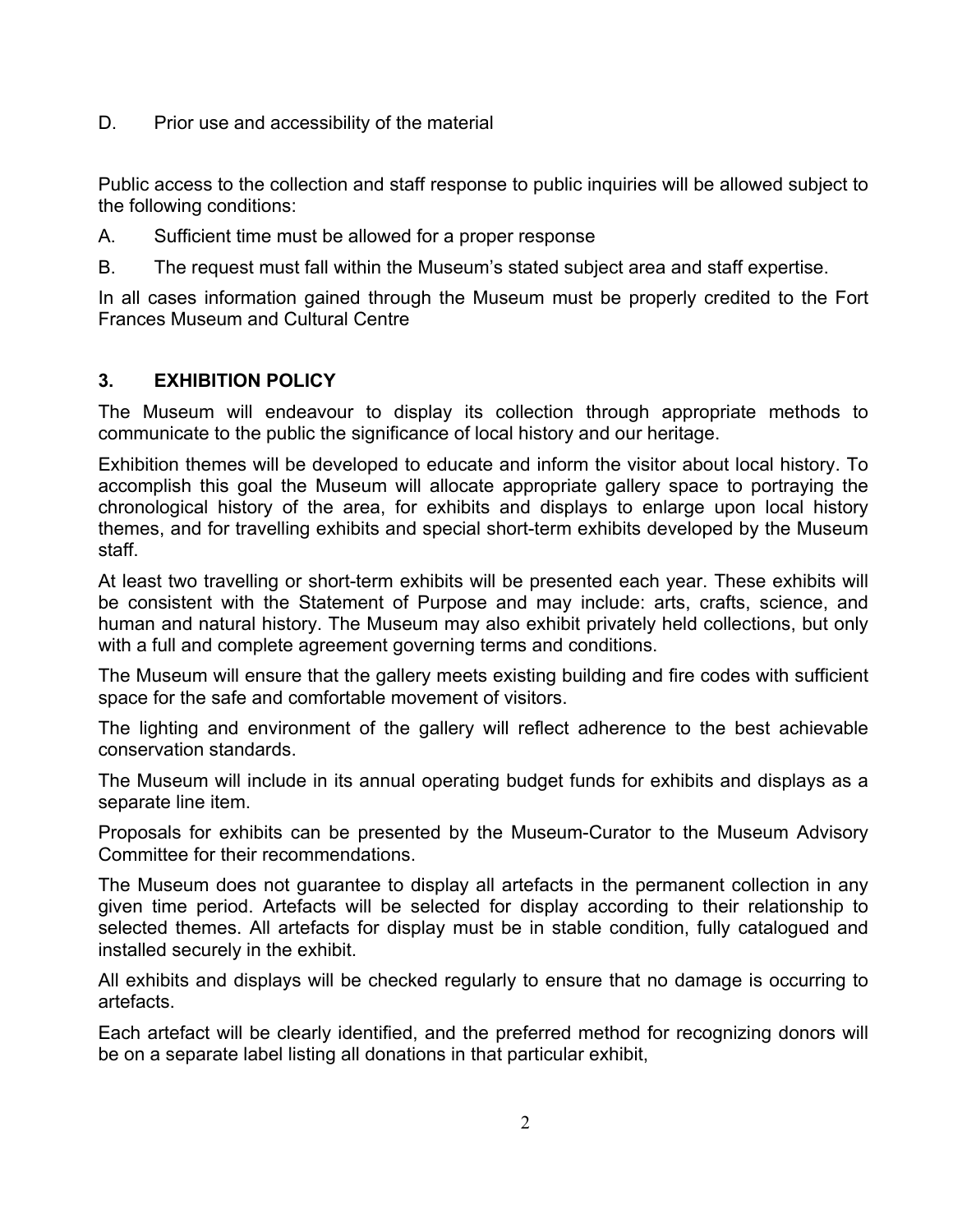New acquisitions may be displayed only when they have been completely catalogued and recorded.

All labels and graphic material will be neatly produced and properly mounted. All written material will be clearly, accurately, simply, and correctly worded.

Only competent Museum staff will be engaged to produce exhibits. The Museum will ensure that sufficient space and proper tools, equipment, and materials are available for the safe and efficient production of exhibits,

## **4. STATEMENT OF PURPOSE**

The purpose of the Fort Frances Museum will be to collect, preserve, study, research, interpret, exhibit and use for educational purposes, artefacts and specimens which depict the story of man and nature as it relates to the history, growth and development of the Town of Fort Frances and the surrounding rural area.

These artefacts and specimens will depict the past and the development of the area in terms of natural resources, exploration, settlement and people, industry and cultural achievement.

The Museum will be a teaching institution offering its visitors opportunities for selfdevelopment.

The Museum will collect or bring in for display a limited amount of material from outside the territorial limits mentioned above; such material will be relevant to the development of this area and this country or will be of significant educational value.

The Museum will be non-profit, open to the public and administered in the public interest. It will seek to stimulate pride in, understanding of and appreciation for the history, the people and the achievements within this area.

The Fort Frances Museum and Cultural Centre will be an inviting place, which allows for people participation, it will provide a centre where organizations involved in Arts and Crafts and Cultural pursuits, may meet to develop their talents and enable them to foster an appreciation within the community of the cultural contribution of these groups.

## **5. COLLECTIONS MANAGEMENT POLICY**

The Museum shall collect items within the scope set down by the "Statement of Purpose". Final decisions regarding selection of artefacts and specimens for the collections shall rest with the Museum Curator.

The Museum shall limit the scope of any collections to materials directly related to the Museum's objectives with collections directed to those items having local significance and in accordance with the previously mentioned purposes.

The Museum will acquire and develop its collections through donations (gifts), purchased when funds are available and exchange with other institutions.

The Museum shall treat a donation as a gift outright. The Acknowledgment Form shall so state.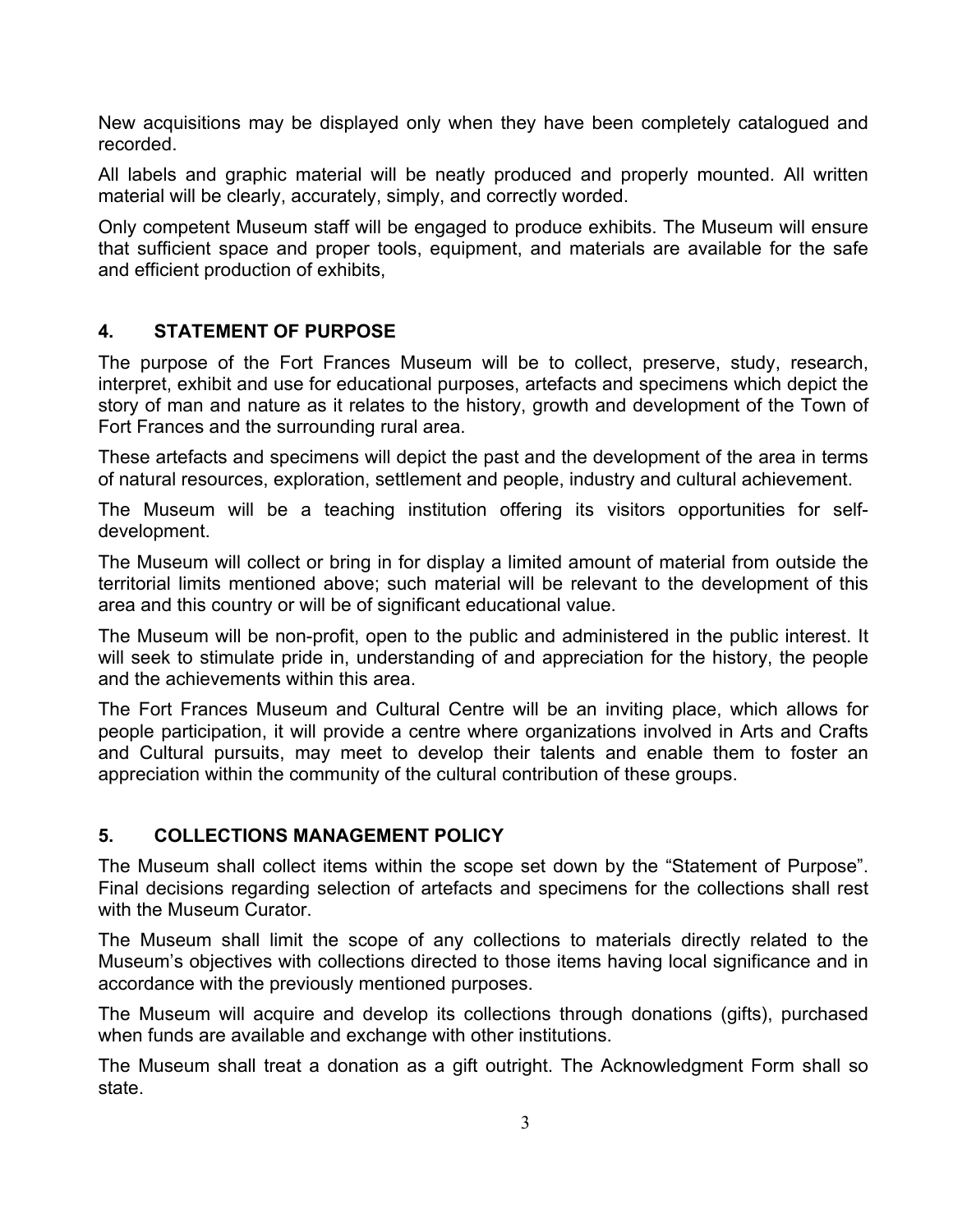The Museum shall discourage the acceptance of objects on loan. However, the Museum may accept on loan articles of importance for a specific purpose or occasion. The Acknowledgment Form shall stipulate Loan Conditions.

Using the approved Registration System, the Museum shall record promptly all artefacts and specimens added to the collections as gifts, loans, purchases or exchanges.

The Museum-Curator and the Museum Staff shall research all artefacts and specimens as they are acquired in order to ensure accurate dissemination of knowledge and authentic exhibition.

The Museum shall include in its collections those materials necessary for active and sound research by Museum Staff scholars and students; e.g. books, pamphlets, transcripts, maps, microfilms.

#### **6. ACQUISITION, RETENTION AND DISPOSAL OF OBJECTS OF INTEREST TO THE MUSEUM**

The guide for acquisition, retention, and disposal shall be a quest for the preservation and presentation of those items that best illustrate the particular field of interest embraced by the Fort Frances Museum.

The guide for determining acceptance, retention, and disposal of any item is to be the importance and relevance of that item to the stated scope and purpose of the Museum and to the interpretation of the community.

These three criteria will be applied in the acceptance, retention, and disposal of an object:

- A. Documented individual history
- B. Physical character and condition
- C. Historical association

Permanent additions to the collection will be gifts, purchases, or exchanges. Temporary additions to the collection will be short-term loans.

The Museum will accept, on a permanent basis, only objects which conform strictly to its Collecting Policy, and which are pertinent to its fields of interest. The Museum will reject items, which are not pertinent or useful.

The Museum will discourage the acceptance of objects on loan. However, the Museum will accept articles of importance on short-term loan from private or corporate owners or from other museums. These two situations are the only instances when loans will be accepted.

Permanent additions, (gifts, purchases, exchanges) are not qualified by any conditions whatsoever. Therefore, the Board, on the advice of the Museum-Curator, may direct the disposal of any item of the permanent collection at a subsequent date if that item is deemed to be no longer appropriate. Disposal may be effected by exchange for desired items or by sale. Monies realized would be placed in a trust fund, the purpose of which is for the purchase of appropriate items for the collection.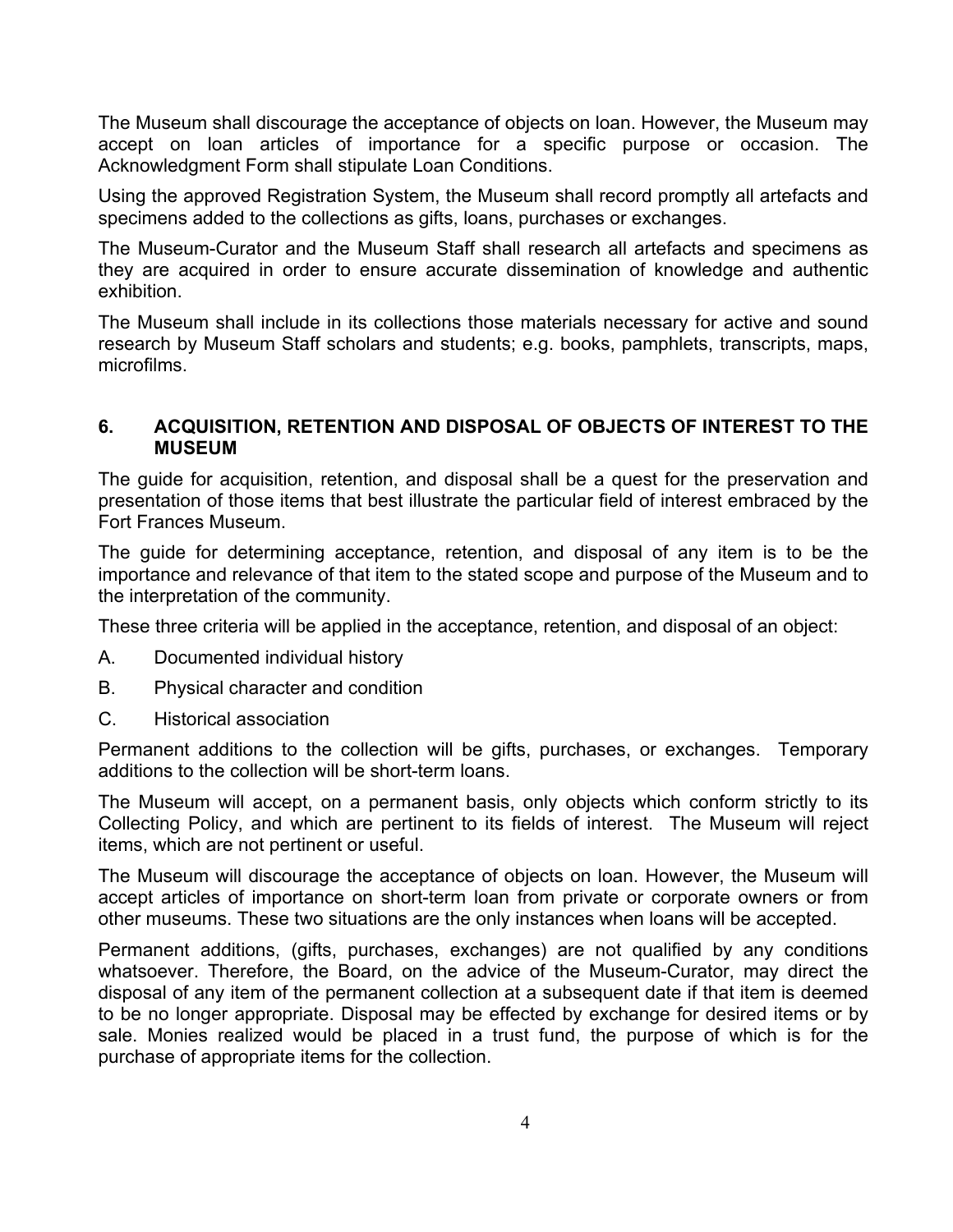The Museum will not retain materials that lie outside the Museum's purpose. In the case of miscellaneous objects already in the Museum's collection, there will be a gradual elimination of materials not relevant to the scope of the collection. Elimination will be achieved by the return of objects to their original donors, by placement in other museums as exchanges or gifts, or by offer for sale.

The Museum will employ an approved registration system, to record transfer of ownership of permanent additions, and transfer of custody of temporary additions.

The Museum will, on an on-going basis review the Collection's needs.

## **7. CONSERVATION**

The Museum will to provide for the care of its collection so as to ensure its continued existence. The security and preservation of all artefacts remains the primary concern of the Museum.

The Museum is responsible for the preservation of the artefacts in its collection. It will provide for the best possible physical environment, preventive maintenance programs, and conservation services that it can to meet this responsibility.

The Museum will consult with qualified experts in the field of conservation before taking any course of action likely to affect the physical state of the artefacts.

The Museum will attempt to achieve optimum environmental standards for the preservation of the collection in all physical areas where the artefacts may be located. Standards for temperature, relative humidity, lighting, and air cleanliness will be established in consultation with qualified experts. The Museum will continue to strive to provide the facilities and equipment to achieve and maintain these standards, and will delegate responsibility for regulation and maintenance of these standards and systems to the Museum Curator or their qualified designate.

The Museum will establish procedures for the protection of the collection from damage or loss through fife, flood, water damage, theft, vandalism, accident, and damage from pests and vermin.

The Museum will establish procedures for the care of artefacts in the event or physical emergencies such as fire, flood, accident, etc.- predesignate an emergency work area, and ensure that all staff are thoroughly familiar with these procedures.

The Museum will provide storage areas and artefact workrooms sufficient to accommodate the size, material, and composition of the collection.

The Museum will provide storage space for the collection, which will be orderly, clean, and environmentally controlled, and will allow adequate physical access to the artefacts. Access will be restricted to the Director-Curator or qualified designate. The storage area will be used solely for the storage of Museum artefacts.

The Museum will develop standards and procedures and will designate appropriate responsibility for handling, storage, exhibition, packing, and arid transport of its artefacts in order to best preserve the collection.